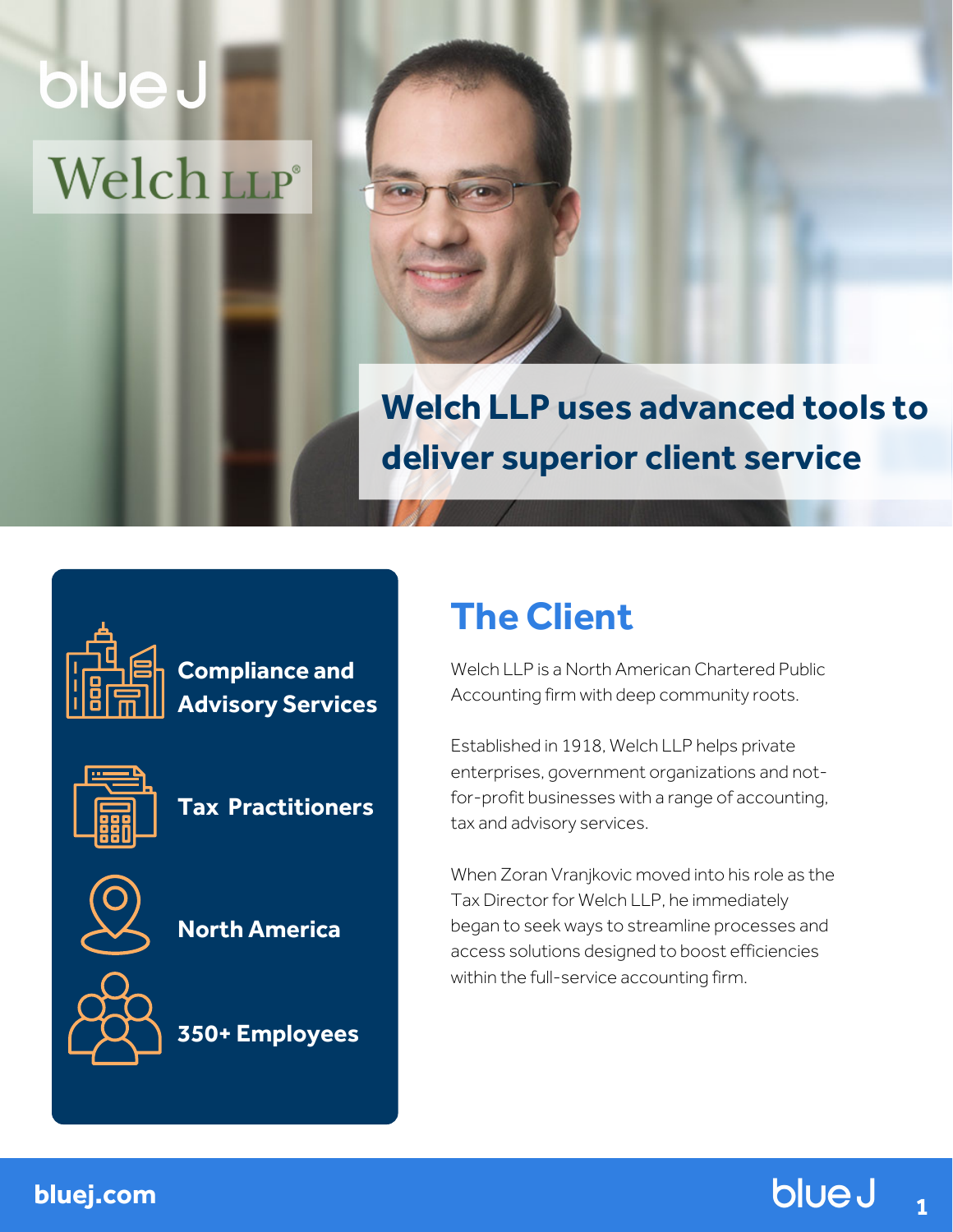# **The Objective**

The 350-employee firm faced a heavy workload during the pandemic, and employees tended to get bogged down by case law research. As quickly as possible, Vranjkovic wanted to find a simplified route to streamline the firm's approach to their tax compliance and planning practice.

Compliance is always a key focus for the firm, and they felt there was an opportunity to leverage technology to enhance how they worked with clients. That's when Vranjkovic decided to sign up for Blue J.

*Clients may have certain assumptions going into an issue, and Blue J's reporting capability has helped provide objective, data-driven support for the position we are taking and ourresponse to the client.*

> **— Zoran Vranjkovic, Tax Director**



**accuracy**

### **How Blue J Tax Helped**

#### **1. Find key insights faster than ever**

"Our compliance team is coming across issues on a daily basis," he says. "Because it's more of a commoditized service, and it's difficult to bill more than you have in past years, we saw Blue J as being able to help get that research into those issues done much more efficiently and cost-effectively."

His team was also impressed when they applied the unique Decision Finder tool, which allows users to narrow scope of research upfront. "So rather than looking at 10 different cases, and trying to figure out which one fits your fact pattern the closest, Blue J allows us to narrow it down to what's actually onpoint. Right from the beginning, I think you have a more efficient research process," Vranjkovic adds.